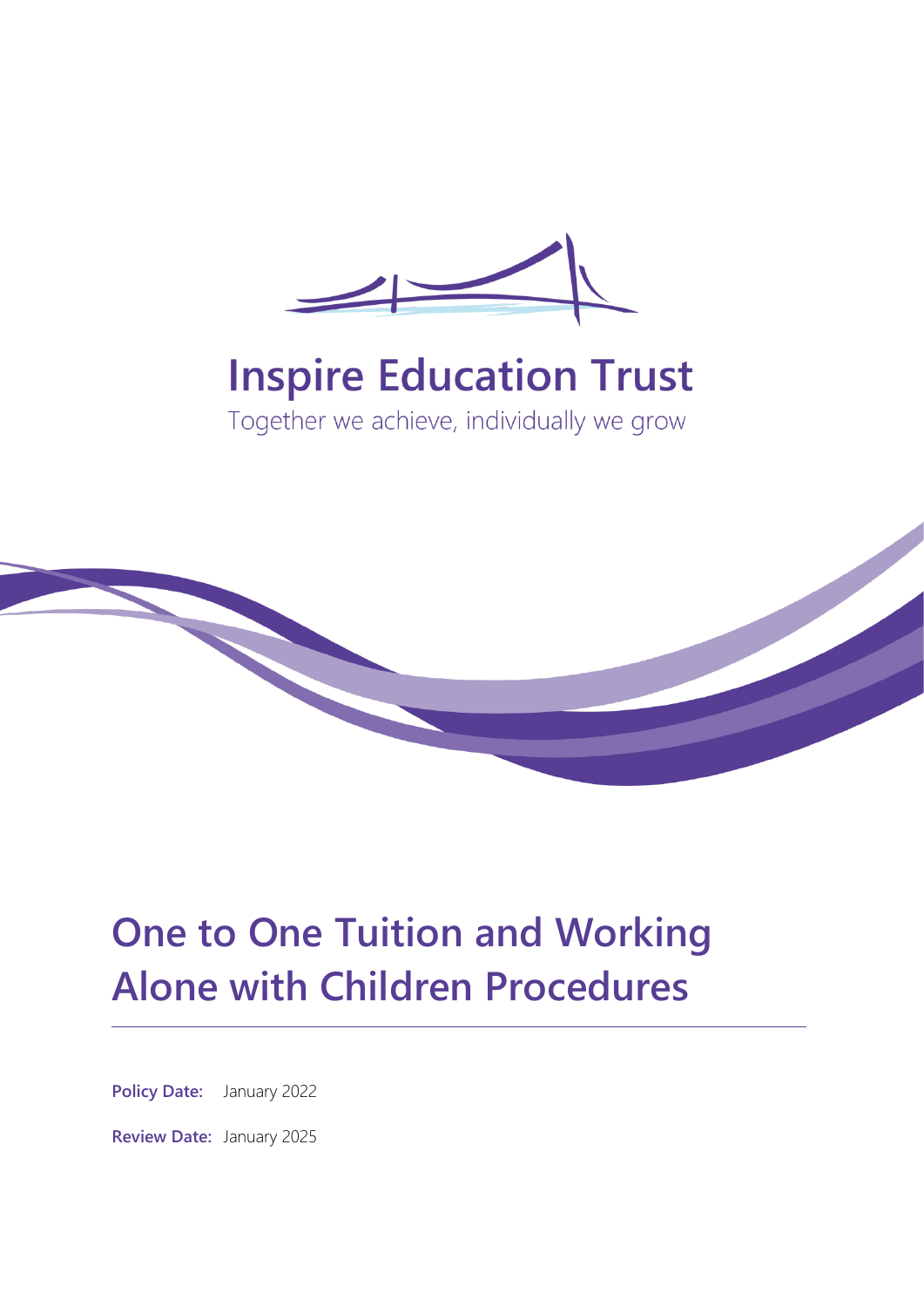### **Document History**

| Version | <b>Status</b> |  | Date   | Author       | <b>Summary Changes</b>          |  |
|---------|---------------|--|--------|--------------|---------------------------------|--|
|         |               |  | Jan 22 | MAT pastoral | Review of names/date<br>changes |  |
|         |               |  |        |              |                                 |  |
|         |               |  |        |              |                                 |  |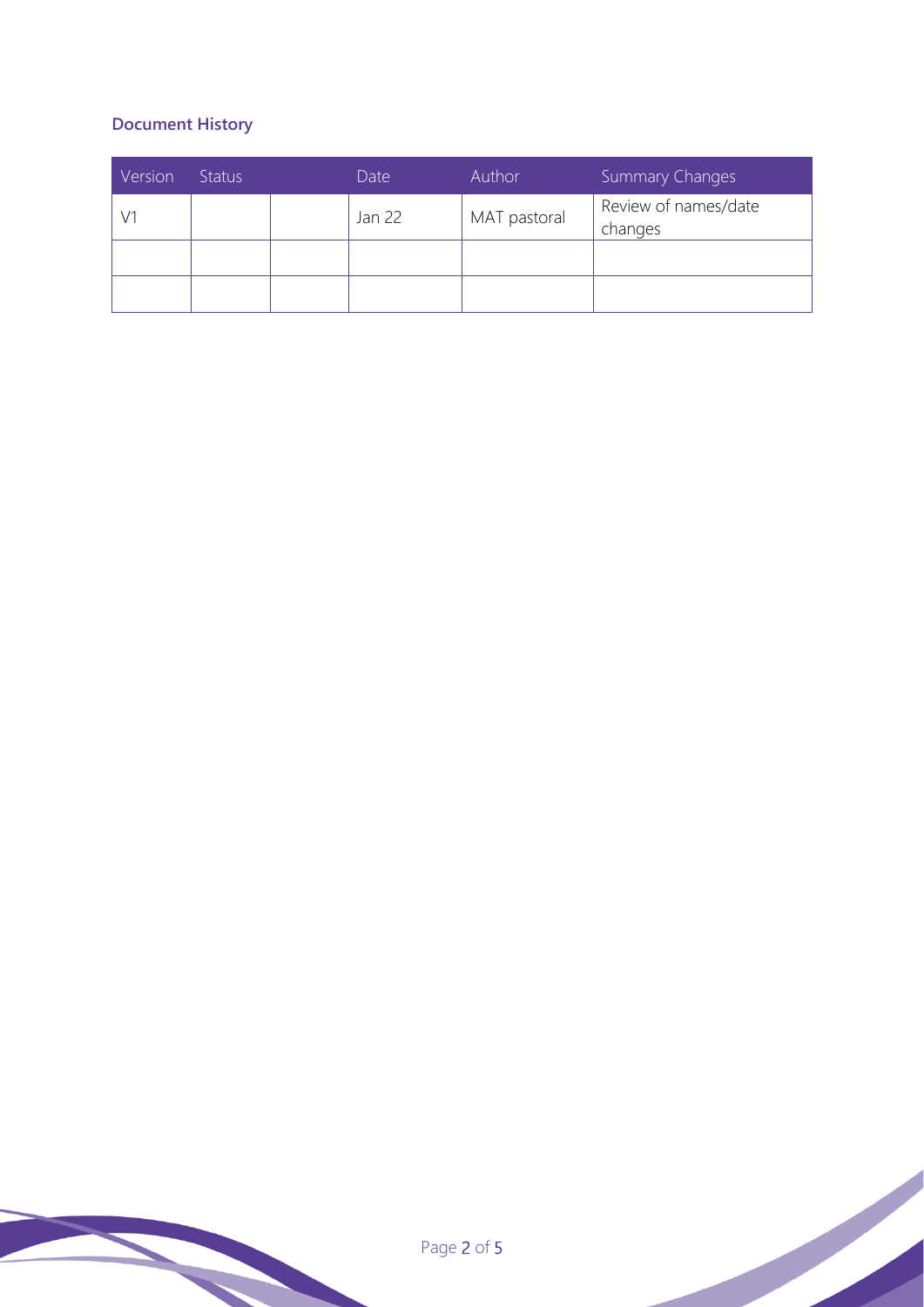#### **Introduction**

Guidelines for Staff One to One or Small Group Tuition.

One to One or small group tuition is taking place on a regular basis across our school. The following guidelines are to support both staff and pupils.

- 1. Key colleagues must be informed of any planned sessions on a weekly basis. The Head Teacher for sessions taking place both during the school day and for sessions taking place out of school hours. Information should include the children's names, start and finish times, the location and any concerns.
- 2. Whenever possible be visible e.g. window, door kept ajar: there are many places where 1:1 work can take place outside of a single room.
- 3. Relevant safeguarding and child protection checks will have taken place prior to 1:1 or small group tuition taking place for external tuition provider through National Tutoring Programme etc.

Whenever possible, 1:1 or small group tuition work should take place in a single area within an establishment (i.e. so that other staff know that this activity is taking place).

Is there an opportunity/need for a witness to be present or close by?

Think carefully about seating arrangements (e.g. avoid placing yourself between pupil and door). Proximity considerations, body language, tone of voice, attitude.

Any specific issues e.g. behavioural, cultural, gender, emotional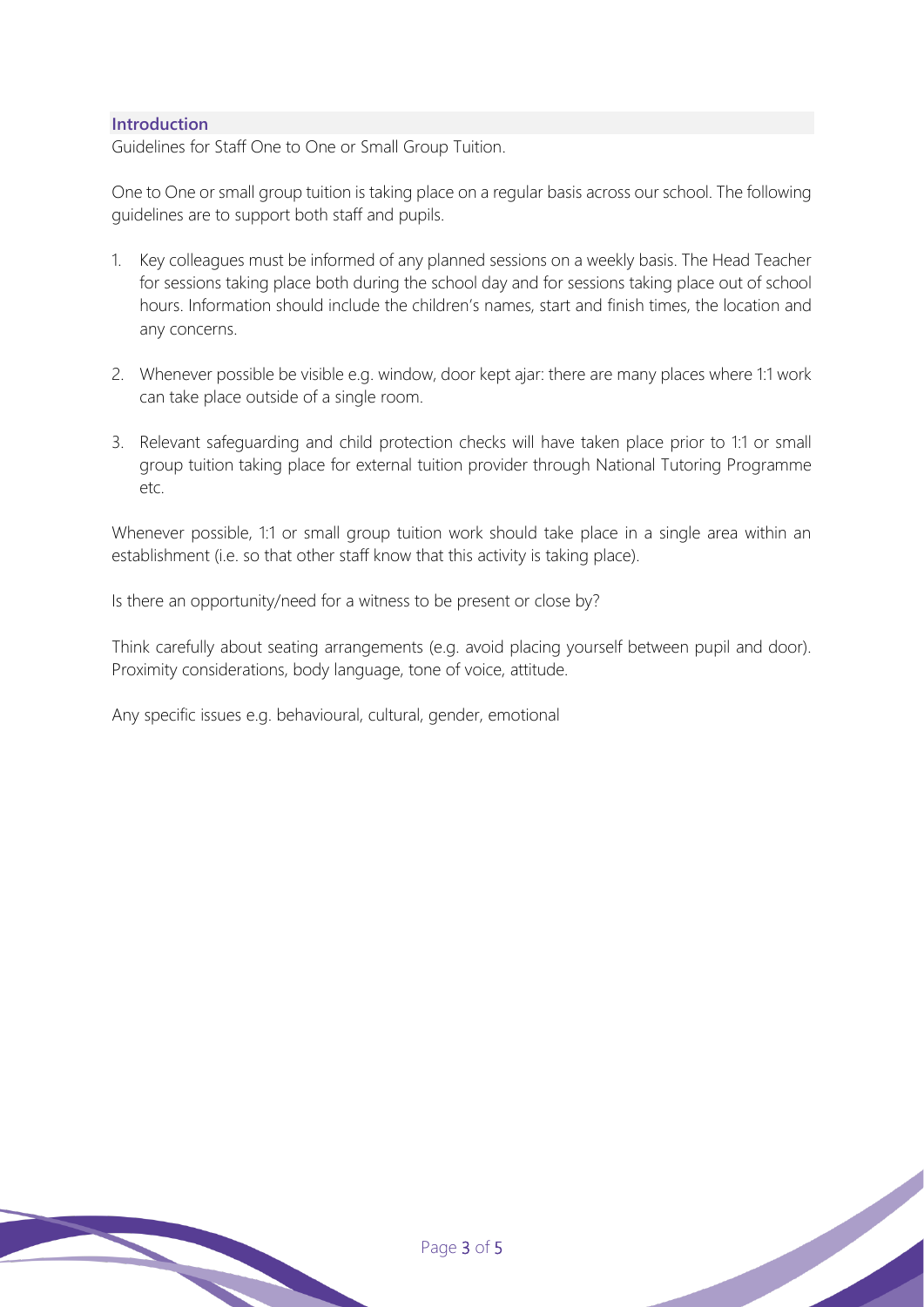## Name

## One to One Tuition w/b

| Child's<br>name | <b>Location</b> | <b>Date</b> | <b>Start</b> | Finish |
|-----------------|-----------------|-------------|--------------|--------|
|                 |                 |             |              |        |
|                 |                 |             |              |        |
|                 |                 |             |              |        |
|                 |                 |             |              |        |
|                 |                 |             |              |        |